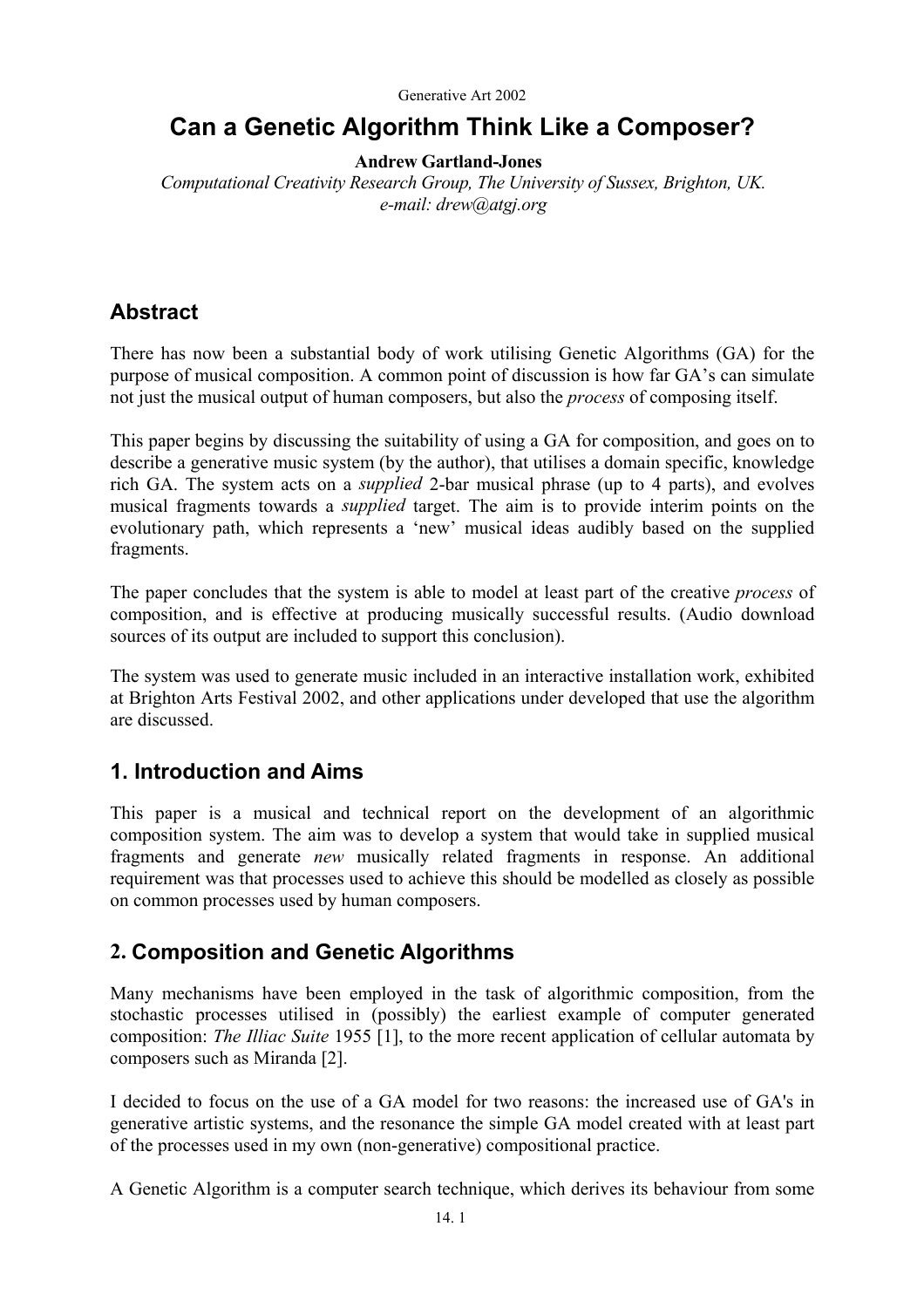of the mechanisms found in biological evolution. This is done by the creation in a computer of a population of individuals represented by chromosomes, in a similar way to the chromosomes that we see in our own DNA. The individuals in the population undergo a process of simulated 'evolution', including mutation, crossover, and selection, in order to evolve a solution to the problem in hand.

GA's were originally developed as a 'blind' search tool. Indeed, a large part of their attraction has been the small amount of application specific knowledge required to achieve a goal. It was clear from the outset however, that in order to utilise evolutionary computing techniques to achieve the desired musical results a simple GA model would have to be specifically adapted to a more musical function.

This section deals with the relationship between the GA model and common human compositional processes. The paper then goes on to describe in more detail the devised algorithm and its applications.

# **2.1 What Aspects of Musical Creativity are Sympathetic to GA Simulation?**

From a process perspective, musical material is often thought to be generated in one of two ways. Either ideas 'appear', or they are developed, which really leads us to the commonly used creative model of inspiration vs. perspiration. In trying to model musical creative activity we should at least consider these two approaches; how do they relate, and what aspects of either may be successfully modelled by an algorithmic system.

An often-used example of musical 'inspiration' is Mozart's ability to conceive entire works in an instant, and a well-known 'perspiration' example is Beethoven, who left evidence of his constant exploration and reworking in his many note books. This is succinctly summed up by Jacob [3]

"In short, creativity comes in two flavours: genius and hard work."

Attempting to model inspiration, which in this context I mean 'instantaneous production', would be a daunting, and probably impossible task for many reasons, not least of which being the lack of current understanding behind such psychological mechanisms. It is possible that inspiration is a trick of cognition (in the sense that it may turn out to be identifiable as the result of a process of sub-conscious 'perspiration'), or even historical documentation. What maybe commonly seen as a difference between inspiration and perspiration may in fact be a distinction between composing and scoring. Rachmaninov was known to compose entire works in his head before committing them to paper, but because of the accounts we have which describe how he would take long walks in the country, humming and tapping his fingers in musical contemplation, it seems clear that there was still a process happening over time.

So, if creative inspiration is not clearly understood, and in addition the aim is to model compositional processes in some way, it appears sensible to concentrate on how musical ideas develop during identifiable and observable creative activities.

A commonly used compositional process may be described as taking an existing musical idea, and changing it in some way. Musicians in various styles and genres may follow the process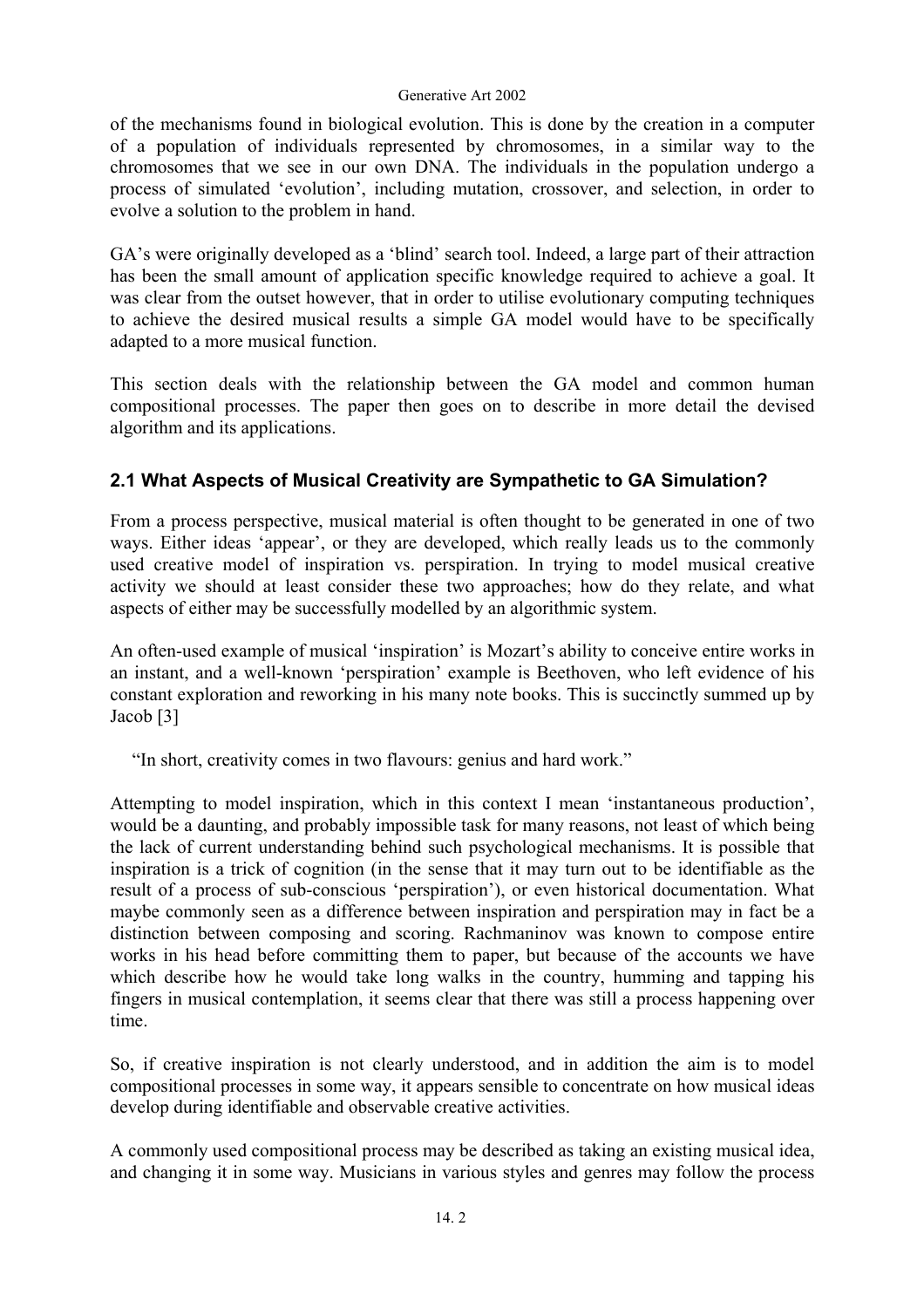differently, some through improvisation, others through pencil and paper, but what is most often practiced is taking an existing idea and *mutating* it in to provide a new idea. In fact mutation is closely related to notions of development, which lie at the heart of western musical concepts of form and structure. It may even be possible to see development as *directed* mutation.

In this model of  $\lceil$ idea  $\Rightarrow$  mutation  $\Rightarrow$  new idea] we see three aspects to the creative act:

- 1. Creating/selecting the initial starting idea
- 2. The process of mutation itself
- 3. Assessment of the results of mutation.

With the core elements of GA's being mutation (including cross-over) and fitness assessment there appears to be a strong correlation with at least some aspects of the human *process* of generating musical material.

Do we escape the difficulties of ill understood inspiration mechanisms by using this model? There are still inspirational aspects at play when human composers follow variations on this process, primarily in the nature of applied mutations (the mutations are likely to be highly directed), and the act of selection or assessment. GA's are therefore no better or worse than any other algorithmic solution with regard to fundamental issues of artificial creativity, but because their process has some correlation with human compositional processes, they may make *integration* with human composers, in the form of creative support tools, more successful.

## **2.2 Composition as Exploring a Search Space**

GA's were developed primarily as an *optimised* search tool. Even if there is a correlation between the mechanisms of a GA, and the (human) compositional process of [idea  $\Rightarrow$ mutation  $\Rightarrow$  new idea], can the aims of composers, who as a group are not usually happy to accept the most efficient solution over the most interesting, be met by mechanisms primarily devised for optimisation? If interesting pathways are to be found, any traversal through a search space should be guided in some way.

"...creativity is not a random walk in a space of interesting possibilities, but...directed". Harold Cohen [4].

How then, is the search to be directed? The direction taken by a GA at any given time is determined primarily by the nature of the mutation and crossover operators, and the mechanisms for selection. Due to the clear importance placed on selection I will discuss this aspect in more detail later.

In a standard GA the mutation and crossover operators are random and take place on a simple bit array genotype. The bit array obviously has a task specific representation in some part of the system, but the actual manipulations take place on the *abstraction*, causing them to be more useful in a generic problem space but less useful in specifically *musical* manipulations. In order to make the GA more 'musical', two important changes are made to the algorithm with regards to mutation and crossover. Firstly, the phenotype was made less abstract, and more closely related to the problem space (the actual phenotype used in the system is discussed below), and secondly the mutation/crossover operators are designed with musical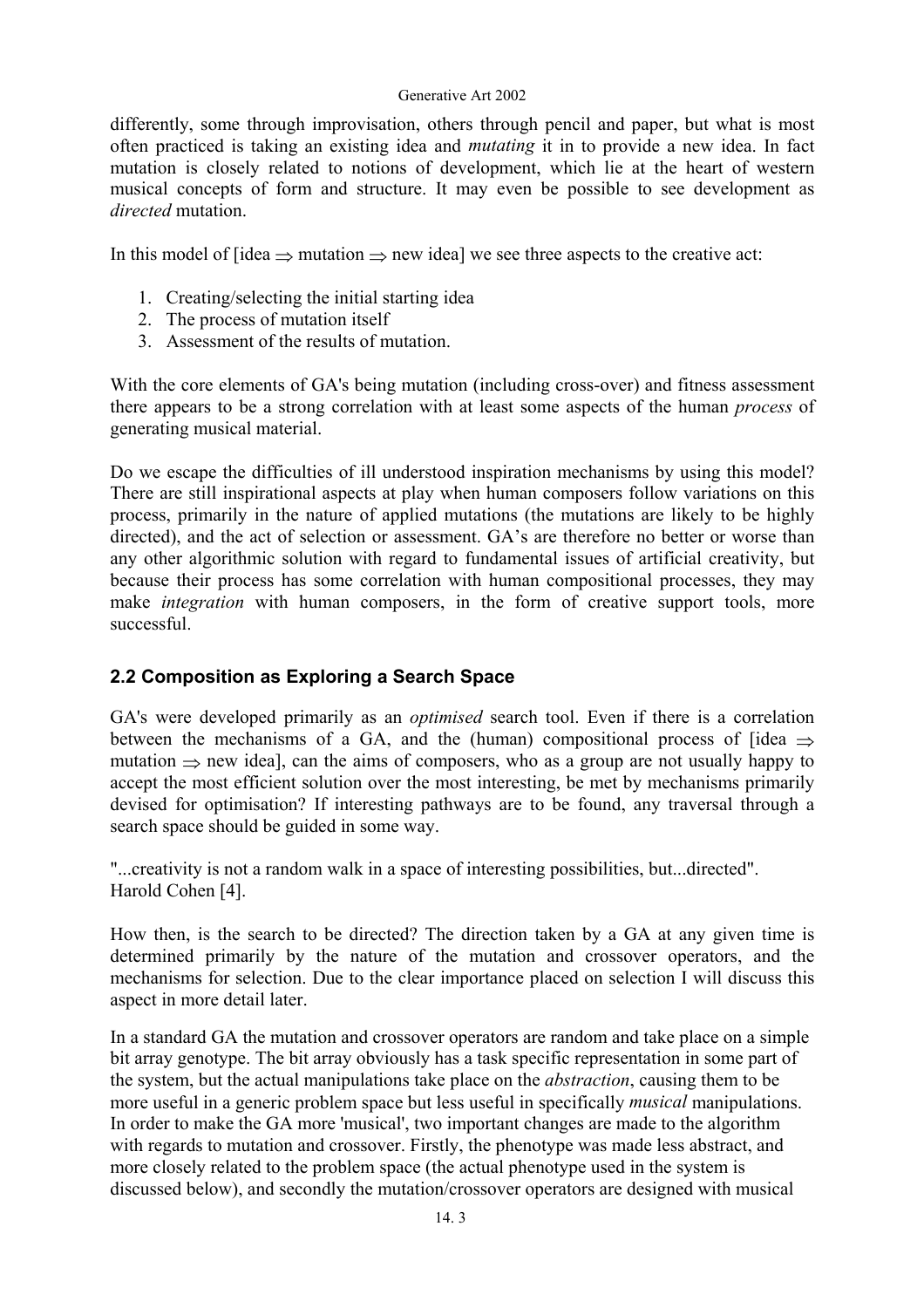processes in mind. The algorithm makes *musical* mutations to *musical* genotypes.

## **2.3 The Fitness Function Problem**

Much of the work previously undertaken in the area of using GA's for composition focuses on the problem of assessing fitness. Often determining what is 'good' about a particular genotype is equated to deciding what is 'good' music in a general sense.

There are two common approaches to assessing fitness:

- 1. Use a human critic to make the selection an Interactive Genetic Algorithm (IGA). This requires an individual to use all the real world knowledge they possess to make decisions as to which population members should be promoted into the next generation.
- 2. Automatic Fitness Assessment. Which means encoding sufficient knowledge into the system to make fitness assessment automatic after each mutation and crossover process.

The problem with using an IGA, is the time taken to make assessments, described by Werner and Todd [5] as the "fitness bottleneck". This describes the difficulty in trying to assess many possible musical solutions due to the temporal nature of the medium. The benefit however, is that we are not required to develop a formal rules base. With Automatic Fitness Assessment we escape the fitness bottleneck, but face the daunting task of encoding the essence of the music we want to encourage.

In fact what we often see in examples of GA music are two distinct goals being suggested, if not explicitly articulated:

- 1. Creating 'original' music, where the aims are more closely aligned with the subjective process of conventional composition. When a composer sits down in front of a blank sheet of paper they don't normally feel the need to explicitly define 'what music is' before notes are placed on the page, even though what they write may in fact contribute to, or even extend, such a definition.
- 2. The 'objective' validation of a given rules-set, as well as other aspects of the algorithm, by providing compositional output as a test. In effect asking, 'how good are my rules'. Examples of this work include Wiggins [6], where the output is designed to be assessable 1st year undergraduate harmony exercises.

The primary difference of course is that the first goal is subjective and creative, whilst the second aims to be objective and may be seen as principally a musicological, or musicanalytical task. I am not suggesting that the two goals are mutually exclusive, as most music students know, merely that much previous work tends to emphasise one or the other.

Baring in mind my previously stated creative goals, and my desire as a composer to map out a search space, I decided to supply the algorithm with a starting musical fragment to evolve from, and a target musical fragment to evolve towards. See fig. 1 below.

This has the effect of both directing the search and making fitness assessment significantly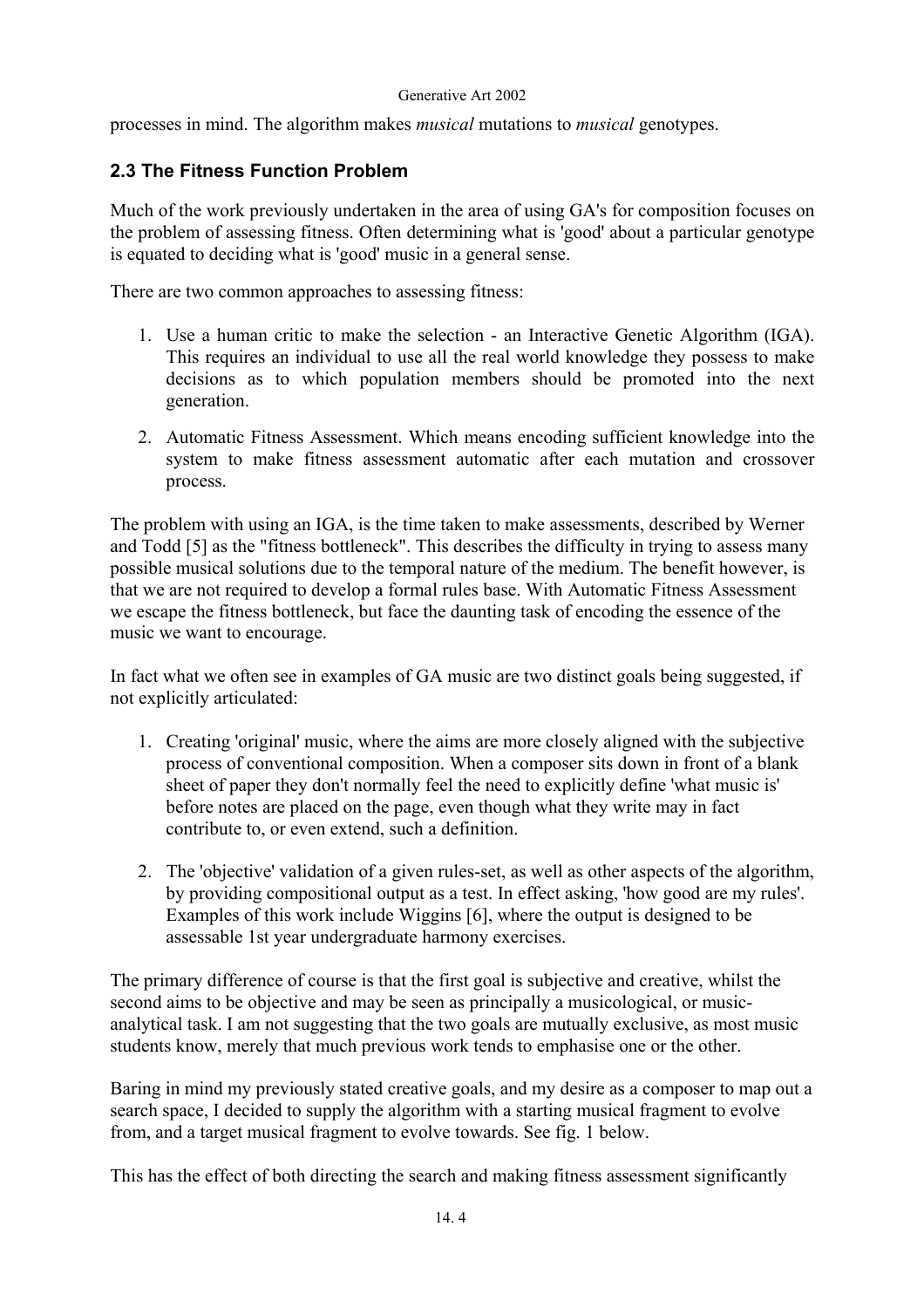easier. The fitness function can then be described as the *similarity* of a specific genotype to the provided target music. The nature of the similarity test is described below.



**Fig.1** - Evolving from supplied starting musical section, to supplied target musical section.

# **3. The Algorithm**

In this section I outline the steps of the developed algorithm, paying particular attention to describing the implementation details of the phenotype, fitness assessment and mutation operators.

# **3.1 Steps of The Algorithm**

The individual steps of the algorithm are detailed below:

## **1. Create initial population**

A supplied 2-bar, 4-part MIDI<sup>[1](#page-4-0)</sup> file provides the input to the algorithm. This is used to create a population of identical genotypes, which comprise the initial population.

## **2. Select a population member (in turn) and perform mutation operators and crossover**

As described above, rather than 'blind' bit flipping, the mutations have been modelled on processes used in musical composition, from simple addition and deletion of notes, to transpositions, inversions and reversals. Moreover, the application of any operators that require the selection of new pitches is based on a harmonic evaluation of the musical target.

## **3. Assess the fitness of the mutated population member**

Fitness is defined as how similar the genotype is to a supplied target. The details of this are discussed below.

## **4. Accept into the population or discard**

If the fitness value for the mutated population member is higher than the lowest fitness found in the population, it replaces the low fitness population member, and is stored as a

<span id="page-4-0"></span><sup>1</sup> Musical Instrument Digital Interface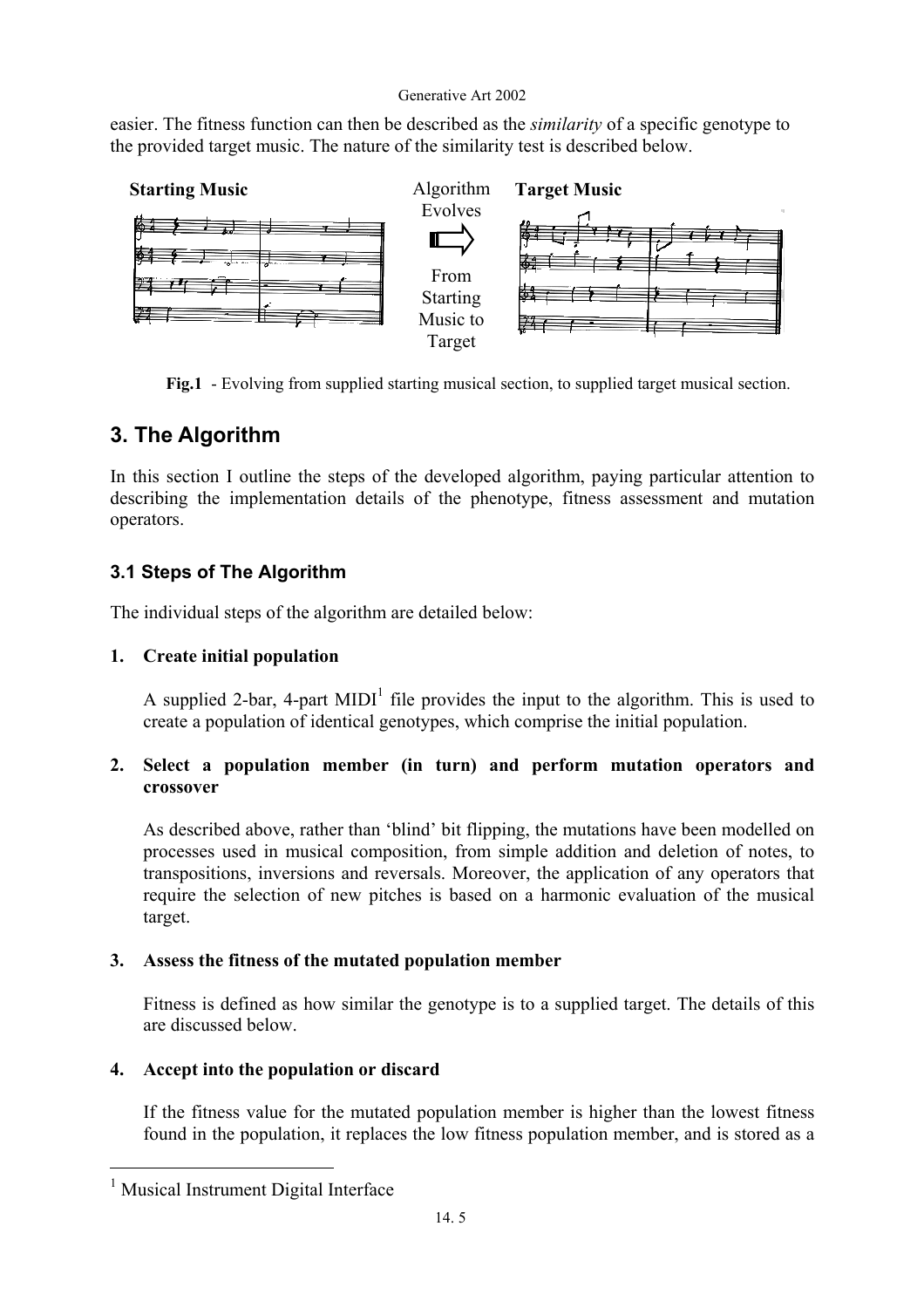musical point on the evolutionary path to the target, otherwise it is discarded.

### **5. Repeat until the target is reached**

All the musical sections produced, representing the evolutionary path, are then available as MIDI files. In effect these are an audible journey from the starting music to target music.

## **3.2 The Phenotype**

Rather than represent musical attributes as a bit array, a simple musical object model was chosen. The Phenotype also contains meta-data attributes, which hold fitness values for each genotype, down to the granularity of a single note. A simplified object model for the phenotype is described below:

**Section -** The Section object is the outer object representing a fragment of music. It has attributes for target match fitness, and collection of notes (a table holding individual Note objects – its dimensions are 4 by 32, representing 4 parts to a resolution of a semi quaver).

**Note** – The note object represents the values for a single note, and has attributes for *velocity*, *pitch*, *duration*, and *target fitness* (0/1).

### **3.3 Fitness Assesment**

Fitness of a genotype (musical section), is assessed on how *similar* it is the target.

It was stated above that each Note object in the genotype has metadata holding its fitness value. If this note has the same pitch as a note in the same position in the target musical section, it has a fitness value of 1, otherwise the value is 0.

Overall genotype fitness is defined as:

**Musical Section fitness =**  $\frac{n\text{Section}}{n\text{Target}}$  where,

nSection = number of Notes in Musical Section with a Fitness of 1 nTarget = number of Notes in the Target

It is therefore, simply the proportion of notes in the target section that have a matching pitch in the genotype.

## **3.4 The Mutation Operators**

As discussed above, the system is required to evolve musical fragments towards a target, *and* generate musically interesting results on the way. These are potentially conflicting, multifitness functions, and the mechanism chosen for resolving this is to not assess musical interest directly, but include processes through the mutation operators that are more likely to provide a musically successful output.

The mutation operators used (presented in the order applied) include: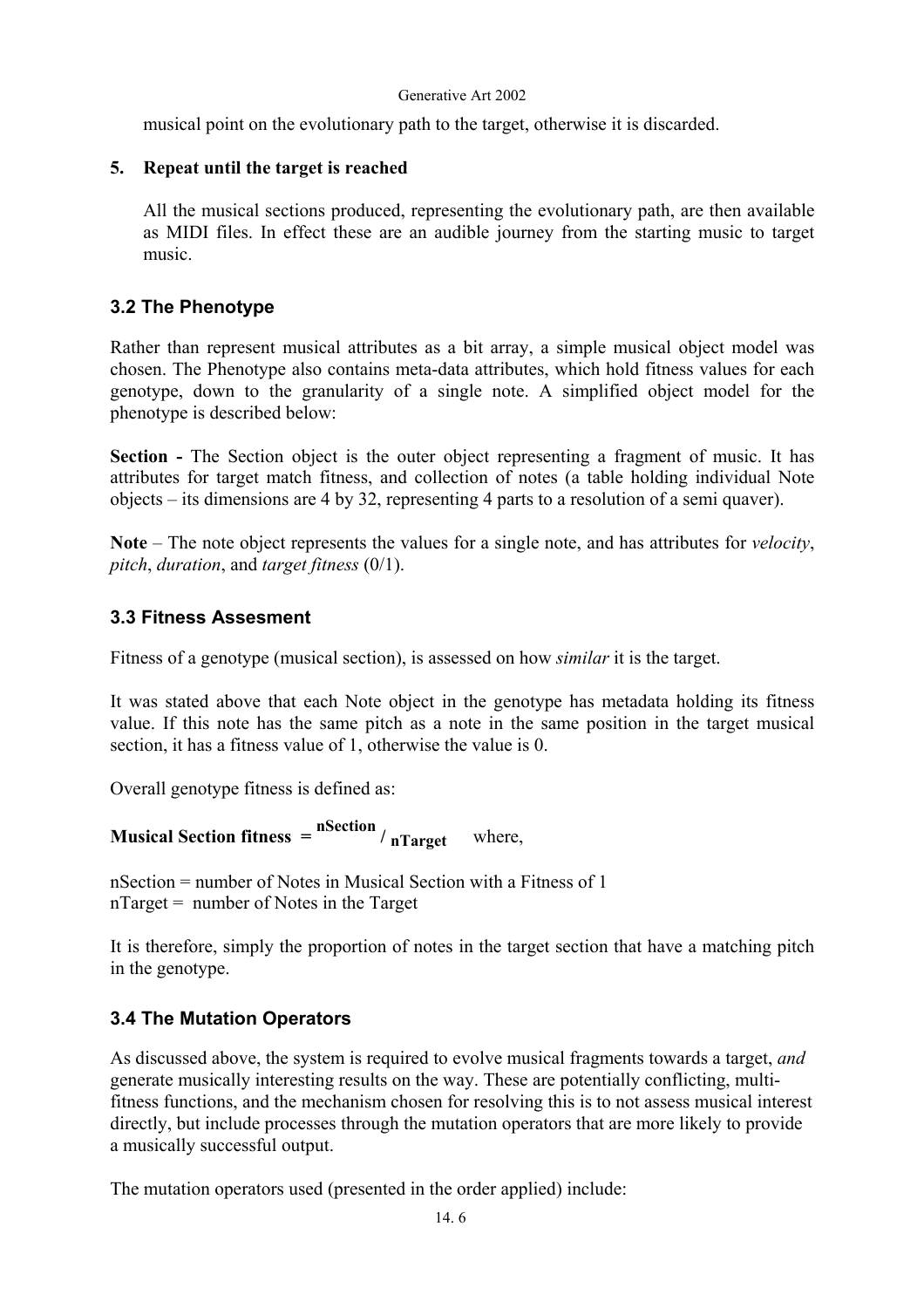- 1) Add a note
- 2) Swap two adjacent notes
- 3) Transpose a note pitch by a random interval
- 4) Transpose a note pitch by an octave
- 5) Mutate the velocity (volume) of a note
- 6) Move a note to a different position
- 7) Reverse a group of notes within a randomly selected start and end point
- 8) Invert notes within a randomly selected start and end point. (Inversion around an axis of the starting pitch).
- 9) Mutate the Duration of a note
- 10) Delete a note

Each of the mutations listed is applied according to a user specified probability, and only to individual, or groups of notes, if the application of the mutation will not in any way alter notes that already have a targetFitness value of 1.

The fitness of each genotype is recalculated after *each* mutation. Therefore if a mutation has resulted in a note having a fitness of 1, it will not be mutated further. This optimisation of mutations enables the evolution process to be efficient enough to withstand interesting musical manipulations and still move towards the target.

# **3.5 Selecting New Pitches**

When the system is started a harmonic analysis of the target musical section is made. A table is constructed (see fig. 2 below) in which each index location represents the target's 'degree of membership' of that scale type (Major and Minor), for that scale degree (C to B).

| <b>Scale Degree</b>                 |  |  |  |  |  |  |  |  |  |                                            |  |
|-------------------------------------|--|--|--|--|--|--|--|--|--|--------------------------------------------|--|
|                                     |  |  |  |  |  |  |  |  |  | $C$ $C# D$ $D# E$ $F$ $F# G$ $G# A$ $A# B$ |  |
| Major Scale 'degrees of membership' |  |  |  |  |  |  |  |  |  |                                            |  |
|                                     |  |  |  |  |  |  |  |  |  | Minor Scale 'degrees of membership'        |  |

degree of membership = number of pitches present in scale/number of pitches

**Fig. 2.** This shows the table representing the 'degree of membership' of the target analysed. The table has values for only major and minor, but could be extended to include other scale type.

These analysis values, in conjunction with user-supplied weightings, are used to determine the *probability* as to which scale (eg. C# major) a new pitch should be drawn from when transposing a pitch within an octave, or creating a new note.

Once a scale is selected, the final pitch within that scale is chosen using a similar process. Now however, instead of the target music being analysed, the table is populated from an analysis of the other notes in the musical section being mutated. This is done for the *part* that the note is present in (so tending to create *melodies* from the same scale type), and the *chord* that this pitch will become part of (tending to create *harmonies* from the same scale type).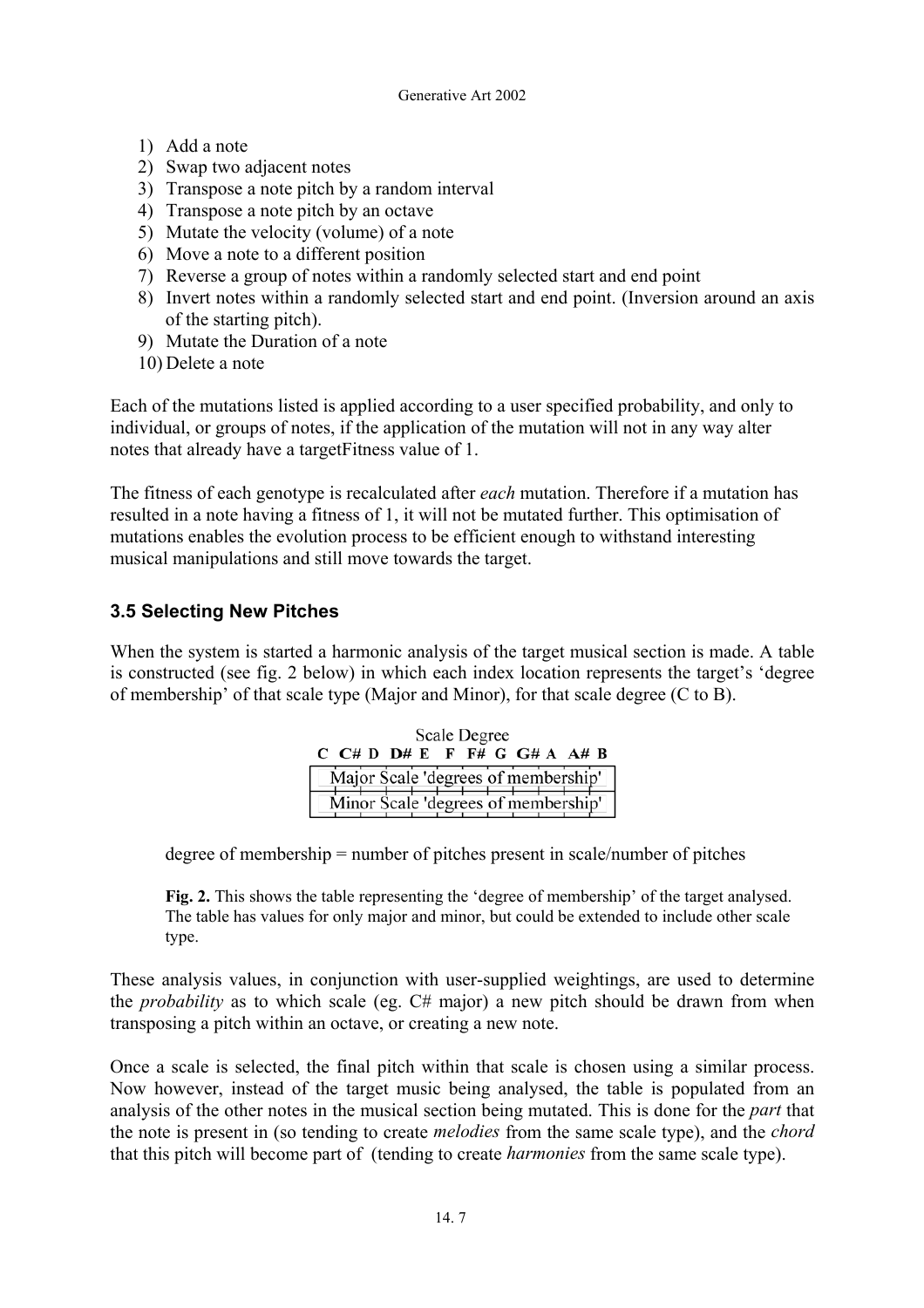The degree to which this pitch selection process is applied maybe controlled by the user, giving the system a type of harmonic 'dial' that can be turned up to give tight constraints, or down to produce 'free' harmonies.

This rough estimation of harmonic analysis allows new pitches to be selected that are more likely to be present in the target music, but with enough fluidity that new harmonies will often occur. Of course, a more conventional harmonic analysis could be implemented, but this solution offers a more flexible harmonic model than methods associated with historical, *functional* (motion directed) harmony.

# **3.6 Crossover**

After all mutations have taken place a random crossover is applied to the population, whereby note patterns are exchanged between population members.

# **3.7 The System is Interactive**

Many aspects of the algorithm can be altered during running, including setting the probability of the application of each mutation operator (and changing parameters used to control them), use of crossover, and the degree to with harmonic analysis is applied.

# **4. Comments/Conclusions and Next Steps**

The system certainly uses processes more closely related to those of a human composer than many other examples of GA composers. And it does, at least to me (and many of the installation visitors), appear to produce 'musical' output, which is clearly related to the supplied fragments.

It is interesting to note, although fairly predictable, that if all the harmonic restrictions described here are applied, the music produced is musical, but safe and lacking in novel ideas. As harmonic restrictions are released the music becomes more interesting, but with a greater tendency towards harmonic and melodic 'noise'.

It does of course, have serious limitations that restrict its usefulness. Chief among these is the small size (2-bar, 4-part) of the individual musical fragments that comprise its output. Although many of these are produced on each evolution run (usually ranging from 50-200), and it may be possible to argue that played in sequence they could represent a valid piece in the style of 'process' based musical forms associated with minimalism, I find simply playing the output stream in turn musically unsatisfying. It is the first stage in a 'bottom-up' compositional model, and was designed to work in conjunction with another system, see 'Music Blox' below.

Other possible next steps for further development include:

- Assessing fitness duration and velocity as well as pitch.
- Fitness evaluation could be extended beyond single yes/no note match, and could include an analysis of note patterns, which could be graded as closer or further away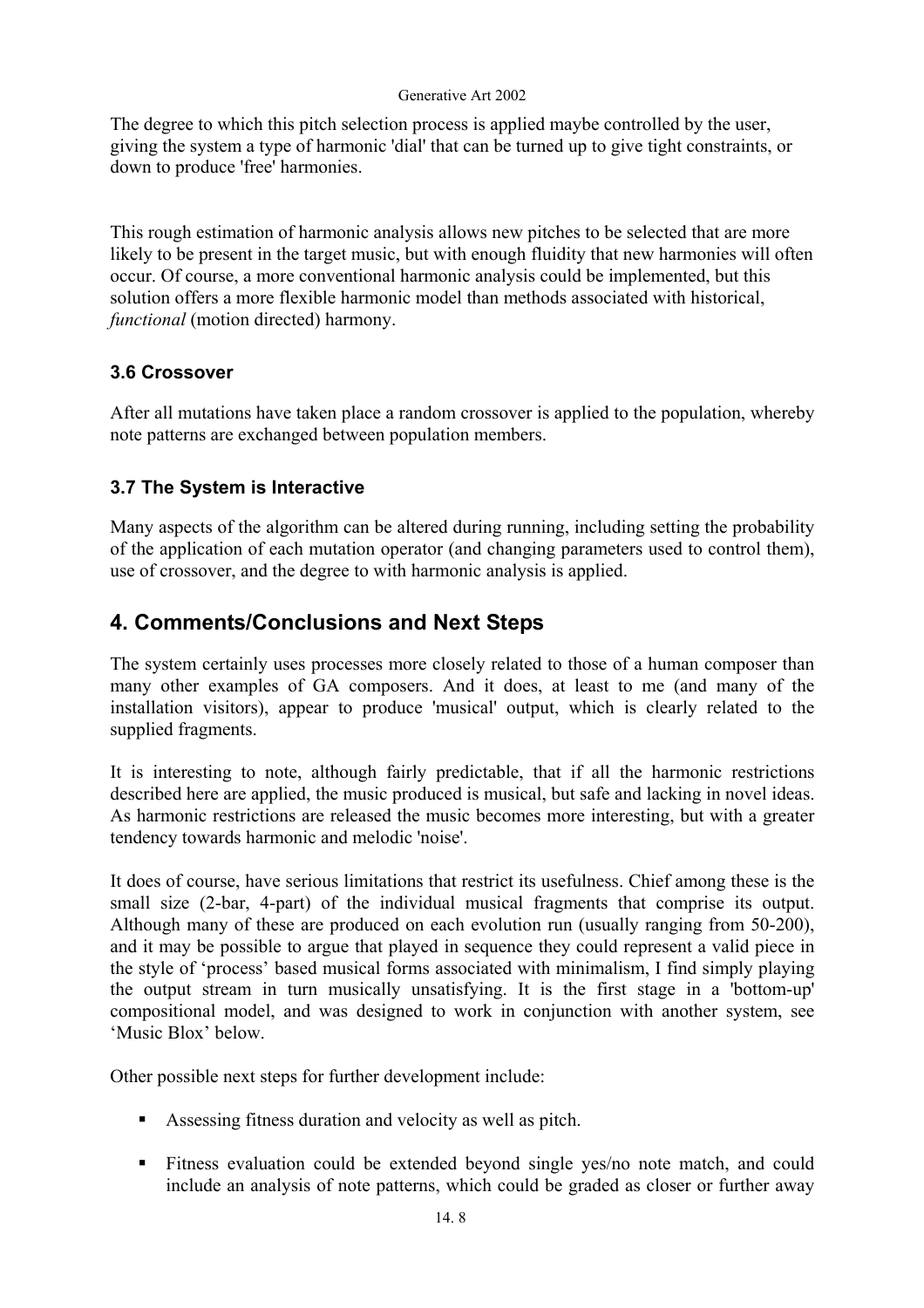from the target. For example if an inversion of a melodic pattern found in the target is created this may result in an increase in fitness for that genotype, exact matches of a melodic pattern would score higher etc.

I have asserted that the mutation operators are based on some of the processes I find myself using when developing musical ideas, but an obvious next step would be to research the compositional processes of others, indeed to further explore existing research into general creative processes. Mutation operators could then be made both more suitable for an individual composer, and more complex as a combination of smaller elements.

# **5. Use of the Algorithm**

## **5.1 nGen.1 – Interactive Public Art Installation**

The system was used to produce the music for an interactive installation 'nGen.1' exhibited as part of Brighton Festival 2002, UK, and funded by South East Arts. The algorithm was run four times with the same starting and target MIDI files. Different parameters for the evolution were applied on each run, including the position of the harmonic 'dial'.

The resulting output MIDI files were taken at the 20%, 40%, 60% and 80% points (towards the target music). Therefore the four runs of the algorithm each produced four musical sections.

The sixteen MIDI files were octave transposed in order for them to be playable on the guitar, and each was recorded. Recording the output on a 'real' instrument enabled the perceived musicality of the fragments to be brought out, and provides additional musical dimensions.

For the installation, ultrasound sensors were placed on the wall and used to map out a virtual space for the sixteen recordings to be placed within, as shown in fig.3 below.



**Fig. 3** – top view of area mapped out by ultrasound sensors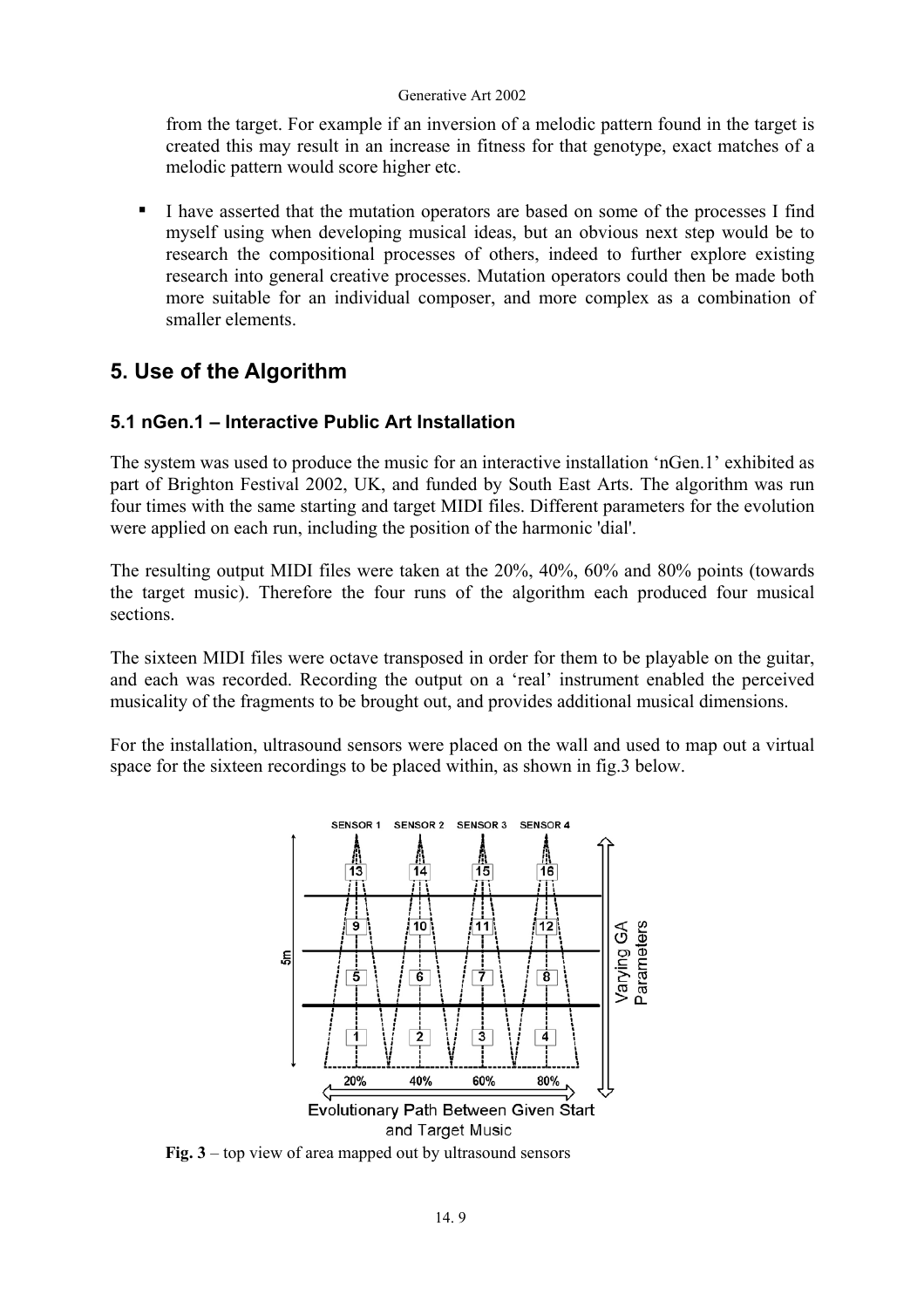As people moved in front of the sensors the recording of an evolved musical section was heard.

The sounds in zones 2, 6, 10 and 14 are therefore all 40% evolved towards the target, meaning they have 40% of the pitches of the target. The evolution further away from the sensors uses stronger harmonic constraints, becoming more freeform towards the sensors. This creates a kind of musical logic to the ordering in the space, based on variation. Along the evolutionary path the variation is from starting to target music, towards the sensors it is variation of evolutionary parameters.

A simulation of walking along an evolutionary path (one with harmonic constraints, one without) may be downloaded at http://www.atgj.org/drew/, following the link to 'Musical Examples', 'Example of OriGen Output'.

# **5.2 Live GA Accompanist**

A version of the algorithm has been implemented as a live accompanist.

In this application the performer produces MIDI messages, either directly from a MIDI instrument, or as a result of an audio to MIDI conversion package. The system then records 2 bars of the performers MIDI output, and uses the *last-but-one*, and *last* 2 bar sections recorded as the starting and target sections supplied to the algorithm. When the required fitness has been reached (default is 50%) the output is either played back directly, or sent to a scoring package for another live performer to read. The overall effect is therefore a recomposed delay of performer one played by the machine or performer two.

## **5.3 Music Blox**

Music Blox is the primary reason for developing the algorithm, but is still in development at the time of writing.

The MusicBlox project uses blocks, similar in size and shape to children's wooden building blocks, which are combined together in a similar way to make physical structures. However, each block has the ability to play and compose music, so building a physical structure results in creating a piece of music.

Imagine you have a single block. You give it a small musical fragment (its 'home' music), put it on the table and start it off playing. The box then starts repeating its musical phrase, either sporadically or continuously. Make another box, this time with a different piece of 'home' music. Place it next to the first box and they start playing together, and in synch.

Now press a button on block 1 labelled 'send music'. This causes block 1 to send its music to block 2. Block 2 then performs a composition activity, based on its own 'home' music, *and* the music it has just been passed by block 1. The compositional aim for the block is to produce a *new* musical section that has relationships to both its home music and the music it has just been passed. Block 2 then starts playing its new music.

Now image a chain or group of several blocks in any 3D structure. If a block is passed some music it recomposes itself, then passes its new music on to *all* of its neighbours.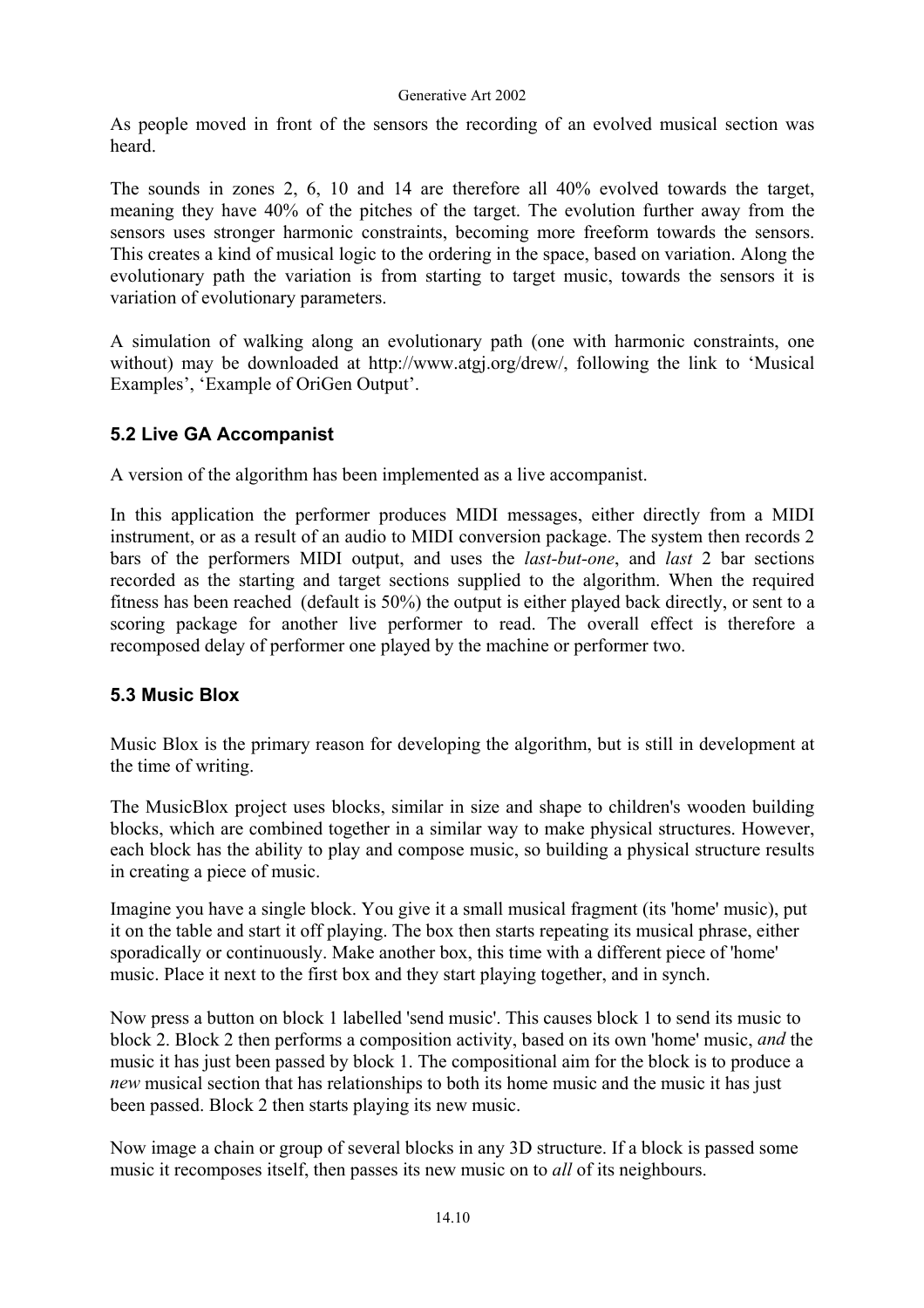Block 1 sends its music to Block 2 – Block 2 re-composes itself. Block 2 sends its new music to Block 3 – Block 3 re-composes itself. Block 3 sends its new music to Block 4 – Block 4 re-composes itself. Etc….

All blocks have a 'send music' button, so the start of the chain does not have to be block 1.

By sending out music from a starting point all other blocks within a specified range recompose, and the collective music of the structure is transformed. The development of the overall piece of music will therefore be determined by how the blocks are built into structures, how these structures are changed over time, and how the user sends music around the structure. It is important to clarify that each block has its own 'home' music that it holds onto throughout. This enables any music composed by a block to remain related to the initial music supplied to it, despite the constant process of re-composition each block undertakes. In this way the composer of the home music for all blocks maintains a compositional thumbprint on the evolving musical structure.

In effect the listener/performer is able to shape the overall music by choosing to send musical fragments from boxes they like to *influence* other boxes. One part of the structure may have composed some ideas the user likes. A block from that group could then be placed in another part of the structure to see what effect it has.

Although the aim is to have physical blocks to build with, the present prototype exists only as a 3D graphical model.

# **6. Acknowledgements**

I would like to thank: Prof. Phil Husbands and Dr. Adrian Thompson for ongoing information, advice and general support, Theresa Gartland-Jones for a successful collaboration, and South East Arts for funding the installation.

# **References**

- 1. Hiller, L, & Issacson, L. Musical Composition with a High-Speed Digital Computer, 1958, *Journal of the Audio Engineering Society*.
- 2. Miranda, E,R. On the Origins and Evolution of Music in Virtual Worlds, in *Creative Evolutionary Systems*, ed. Bentley, P, Corne, D, Academic Press (2002).
- 3. Jacob, B. L. Algorithmic Composition as a Model of Creativity, in *Organised Sound, vol. 1, no. 3, pp. 157-165*. Cambridge University Press. December 1996.
- 4. Cohen, H. A self-Defining Game for One Player: On the Nature of Creativity and the Possibility of Creative Computer Programs. *Leonardo*, Vol. 35, No1, pp. 59-64, (2002).
- 5. Werner, G.M., & Todd, P.M. (1998) Frankensteinian Methods for Evolutionary Music Composition, *Musical Networks: Parallel distributed perception and performance.* Cambridge, MA: MIT Press/Bradford Books.